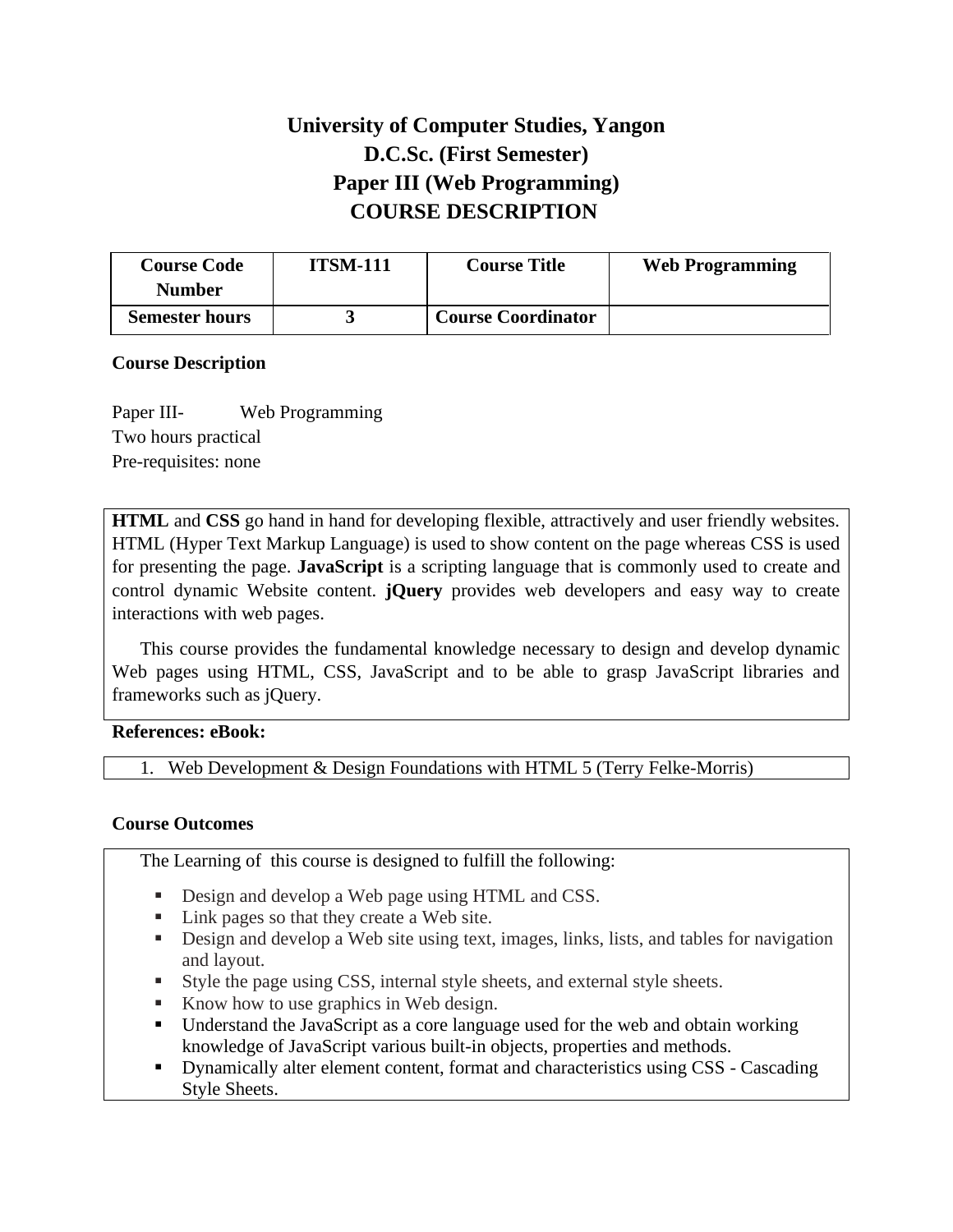#### **Major Topics Covered in the Course**

- 1. Introduction to HTML and CSS
- 2. Create Web Pages with HTML
- 3. Design Web Pages with CSS
- 4. Embedding JavaScript and JQuery in Creation of Web Page

### **Grading Procedures:**

Your performance in this class will be evaluated using your scores for attendance, quizzes, assessments, assignments and lab examination.

## **Assessment Plan for the Course**

| Attendance                     | 10% |
|--------------------------------|-----|
| Assessments                    | 10% |
| Quiz and Assignments           | 60% |
| Lab examination or/and Project | 20% |

### **Grading System**

UCSY follows a letter grade system comprising of grades A, A-, B+, B, B-, C+, C, C-, D and F. All marks obtained by students during the semester will be used in the grading process. A grade of "D" is considered a passing grade for undergraduate courses. For undergraduate students, a grade of "C" or better is required in this course because it is a prerequisite for other courses in the program. **The student who gets the grade point less than 2 must do Re-Exam.**

The grading scale for this course is:

| <b>Marks obtained</b> | <b>Letter Grade</b>         | <b>Grade Point</b> |
|-----------------------|-----------------------------|--------------------|
| $>=$ 90               | A                           | 4                  |
| $85 - 89$             | $A -$                       | 3.75               |
| $80 - 84$             | $B+$                        | 3.25               |
| $75 - 79$             | B                           | 3                  |
| $70 - 74$             | $B -$                       | 2.75               |
| $65 - 69$             | $C_{\pm}$                   | 2.25               |
| $60 - 64$             | $\mathcal{C}_{\mathcal{C}}$ | 2                  |
| $55 - 59$             | $C-$                        | 1.75               |
| $50 - 54$             | D                           | 1                  |
| $0 - 49$              | F                           | $\Omega$           |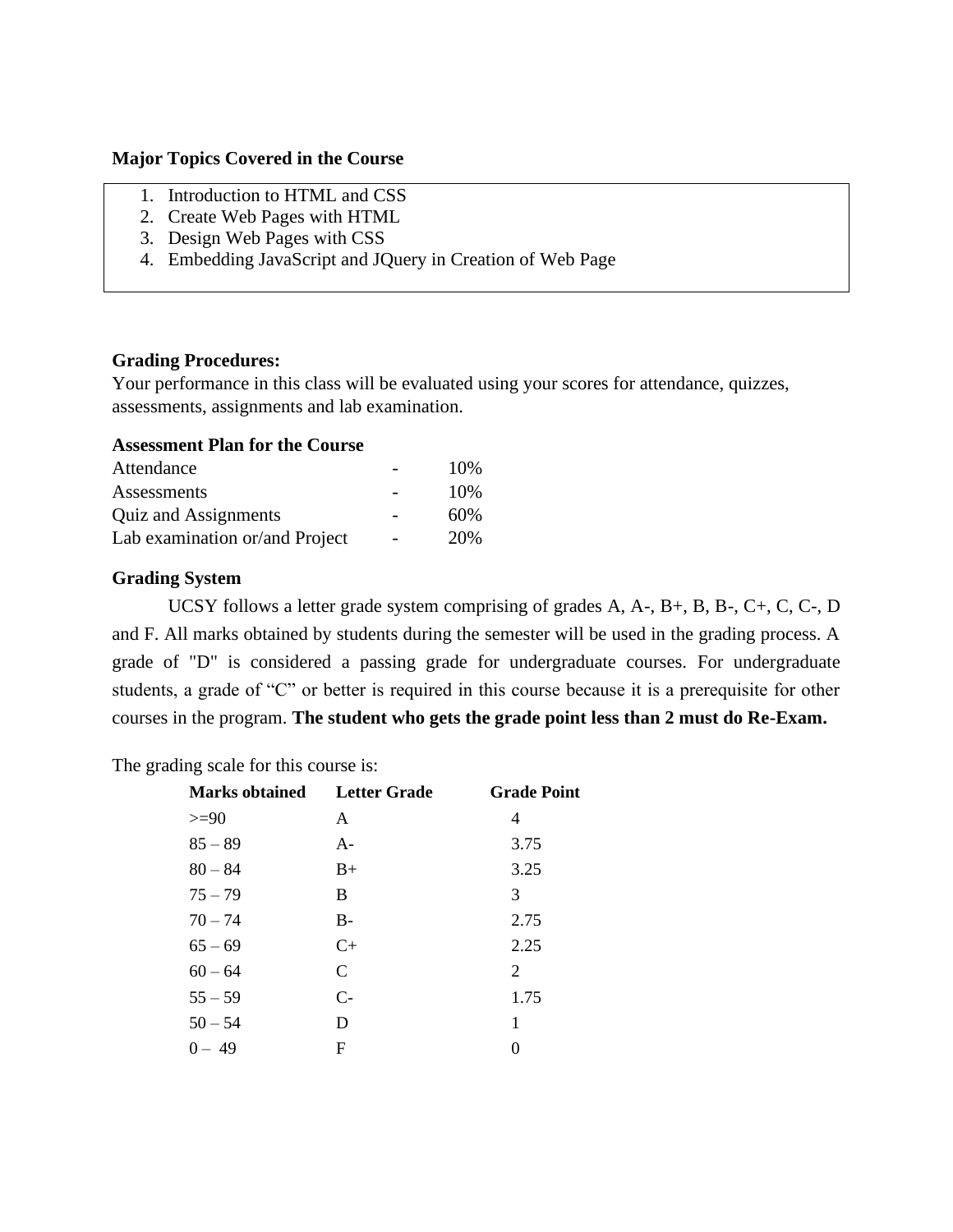#### **Fail Grade & Re-Exam – C-, D, F (Grade point<2)**

### **Class Attendance and Participation Policy:**

#### • **Attendance**

Class attendance is **mandatory**. Most of the material you will learn will be covered in the lectures, so it is important that you not miss any of them. You are expected to show up on time for class, and stay for the whole lecture. Students are expected to attend each class, to complete any required preparatory work (including assigned reading) and to participate actively in lectures, discussions and exercises.

• Mobile phones **must** be silenced and put away for the entire lecture unless use is specified by the instructor. You may not make or receive calls on your cell phone, or send or receive text messages during lectures.

• You are responsible for all material sent as email. Ignorance of such material is no excuse. You are responsible for all materials presented in the lectures.

• Your conduct in class should be conducive towards a positive learning environment for your class mates as well as yourself.

#### • **Assessment, Quiz, Assignments, Lab examination and Project**

Your performance in this class will be evaluated using your scores for attendance, assessment, quiz, assignments, lab examination and project. There are no planned extra credit projects or assignments to improve your grade.

We will assess your performance for every lecture in class room.

There will be quizzes and assignments by related topics. Please do all your quizzes and assignments neatly. Credit will be given according to completeness of work for quizzes and assignment.

Any quiz and assignment is simply missed, regardless of the reason why (e.g. illness, work, traffic, car trouble, computer problems, death, etc.), and **earns a grade of zero**. You are strongly encouraged to complete all quizzes and assignments so that you can check that you understand the material and can throw out bad grades, or grades for which you had to miss an assignment for a valid reason. **Late submissions will not be accepted for any graded activity for any reason.**

#### • **Lab examination or/and Project**

Lab examination or/and project will be held after all chapters finished and the coordinator will announce the date. Every student must be submitted a project and participate in project presentation at the end of semester.

#### • **There are no extra credit opportunities.**

Students may not do additional work nor resubmit any graded activity to raise a final grade.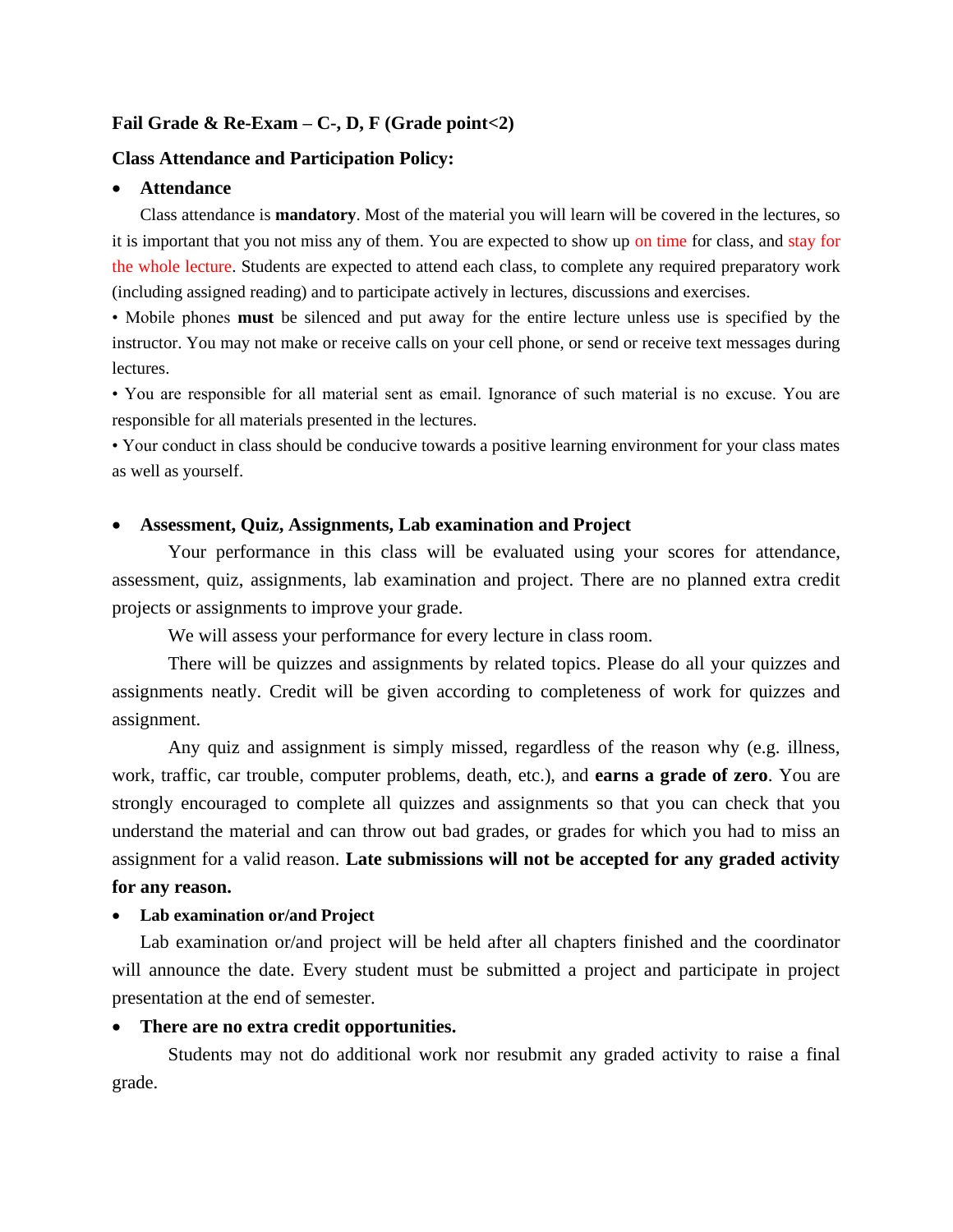For this course, the following additional requirements are specified:

All work submitted for a grade must have been prepared by the individual student. Students are expressly prohibited from sharing any work that has been or will be submitted for a grade, in progress or completed, for this course in any manner with a person other than the instructor and teaching assistant(s) assigned to this course). Specifically, students may not do the following, including but not limited to:

- Give to, show, or receive from another person (intentionally, or accidentally because the work was not protected) a partial, completed, or graded solution.
- Ask another person about the completion or correctness of an assignment.
- Post questions or a partial, completed, or graded solution electronically (e.g. a Web site).
- All work must be newly created by the individual student for this course. Any usage of work developed for another course, or for this course in a prior semester, is strictly prohibited without prior approval from the instructor.
- Posting or sharing course content (e.g. instructor provided lecture notes, assignment directions, assignment questions, or anything not created solely by the student), using any non-electronic or electronic medium (e.g. web site, FTP site, any location where it is accessible to someone other than the individual student, instructor and/or teaching assistant(s)) constitutes copyright infringement and is strictly prohibited without prior approval from the instructor.